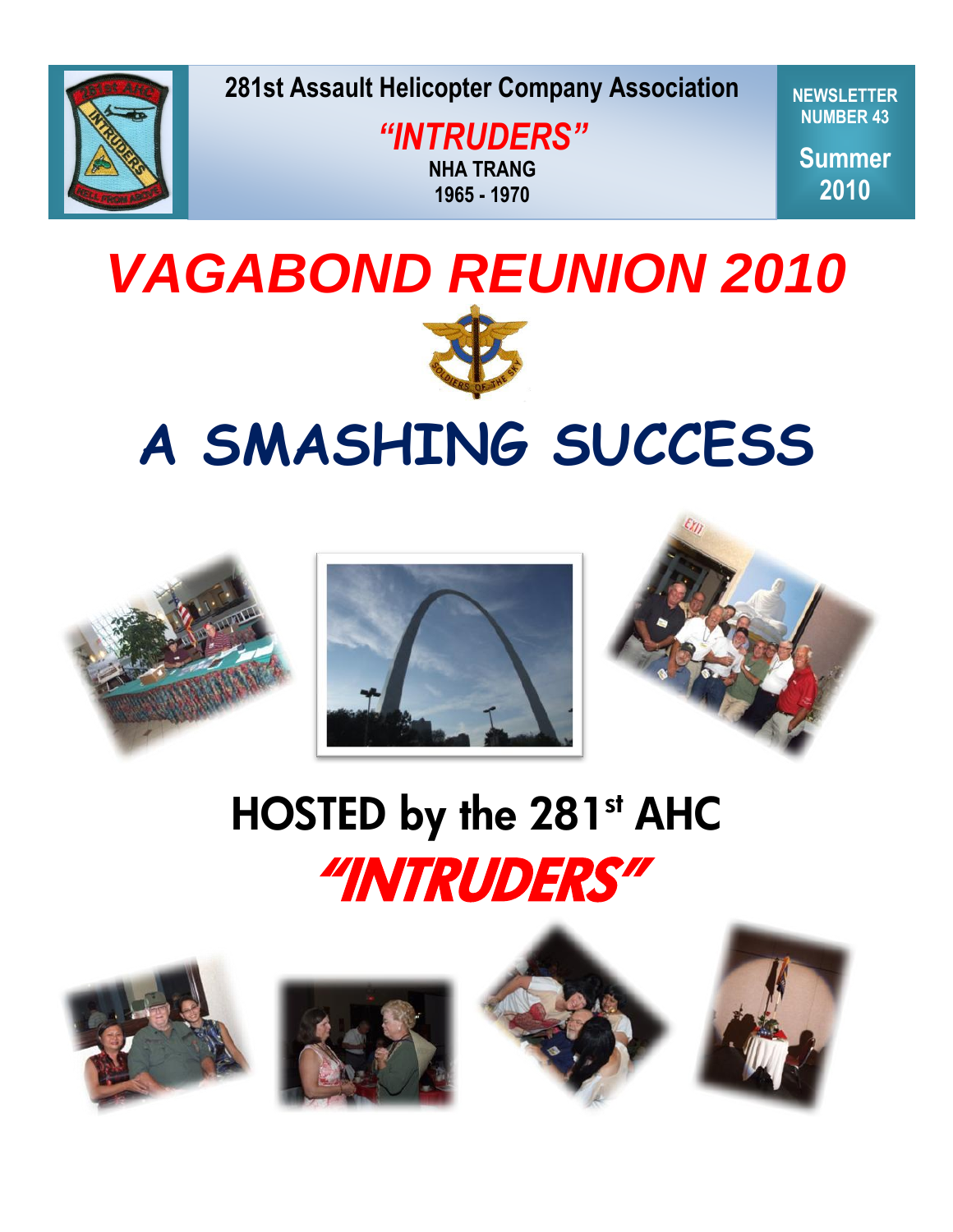## *From the Prez…*

have to tell you that I am a bit intimidated with have to tell you that I am a bit intimidated with this first article to all of you; mostly created by the great work and precedence that the past Presidents of the 281<sup>st</sup> AHCA established with outstanding leadership. It is my goal and intention to fill those shoes and serve the organization as well as my predecessors. It is further my goal to maintain an open door policy not only to my Executive Board but also to each and every member of the 281<sup>st</sup> AHCA.

I first want to congratulate all of you that helped put the 281<sup>st</sup> Vagabond 2010 Reunion together and help me look good as the Chair of yet another successful event at our adopted second home: The St. Louis Airport Crown Plaza Hotel. I also want include in this recognition and thanks to all of you who attended the reunion; sacrificing vacation time and money to make your way to yet another reunion. The reunions are only as successful as the participants make them. It is also worth noting that the 192 $<sup>nd</sup>$ , the 155<sup>th</sup>, the</sup>  $48<sup>th</sup>$ , the 10<sup>th</sup> CAB & the 92<sup>nd</sup> all contributed to (I) believe this is correct) largest turnout ever in St. Louis.

The first order of business for the EB was a meeting that immediately followed the General Membership Meeting. The sole purpose of that EB Meeting was to give me a chance to exercise my presidential privilege to appoint our new Vice President, Ed Haas, as the 2011 Reunion Chairman. I encourage any member that is interested to join the Reunion Committee for 2011 and give Ed a hand. Ed's job is somewhat complicated by the vote at the 281<sup>st</sup> General Membership meeting of 2010 to return to a 281<sup>st</sup> AHC Reunion and not make it a combined effort with the 10<sup>th</sup> CAB and other AHCs and Support Units.

It is complicated as the members of both the 192 $^{nd}$  and 155 $^{th}$  approached several of us asking to be included in our  $281<sup>st</sup>$  Reunion 2011. It is my personal feeling that we can accommodate them as guest and include them, but it must be clear that this is not a Vagabond Reunion and that as quest they will know that it is a 281<sup>st</sup> Intruder Reunion. Any additional rooms or other things they want should be negotiated separately from our event and at their expense; not to be comingled as it was for 2010. Just one other

comment; a former  $10^{th}$  CAB Commanding Officer approached me personally and recommended that we return to a 281<sup>st</sup> only format: "…before we loose our unique identity as the 281 $^{\rm st}$ "

Since the Reunion, I have been approached with two unique activities that I felt warranted the formation of new committees. I convened an electronic meeting of the 281<sup>st</sup> EB and two motions passed to establish the following new activities:

The Book Committee. Chairman Jack Green will engage in the pursuit of a book to be written & published about the 281<sup>st</sup> AHC. Bob Mitchell detailed the activities of the new committee in an email to me that follows:

"About a year or so ago Jack Green, Brian Paine, Jack Mayhew and I discussed the subject of writing a book about the 281st. We spoke to a couple of authors, kicked around ideas and ways to make this become a reality and generally started working in that direction. Somewhere along the way we may have drifted off course to the extent that we are still talking about it. We intended to build an outline together, but that outline never moved forward."

Jack Green has met a gentleman who is a published author and is very interested in moving forward with this project. This fellow lives in Baton Rouge as does Jack Green, so it will be much easier for Jack to work one on one with him. We would like to form a committee to run this project and collectively feel that Jack Green should be appointed by the President, in consort with the Executive Committee, to be the Chairman of the Book Committee.

This committee will either interview or have members write stories/narratives that are specific to their particular time in country and supply them to the author who will compile, edit and otherwise form this information into a historical non-fiction type book. The committee will maintain editoral control of the book and will be on top of the content. A draft of the book will be supplied to the EB for approval before it is published.

The folks I named above will all be members of the committee, the Chairman will as he sees fit appoint other members as required to accomplish the goal of collection, editing and compiling raw material for the author.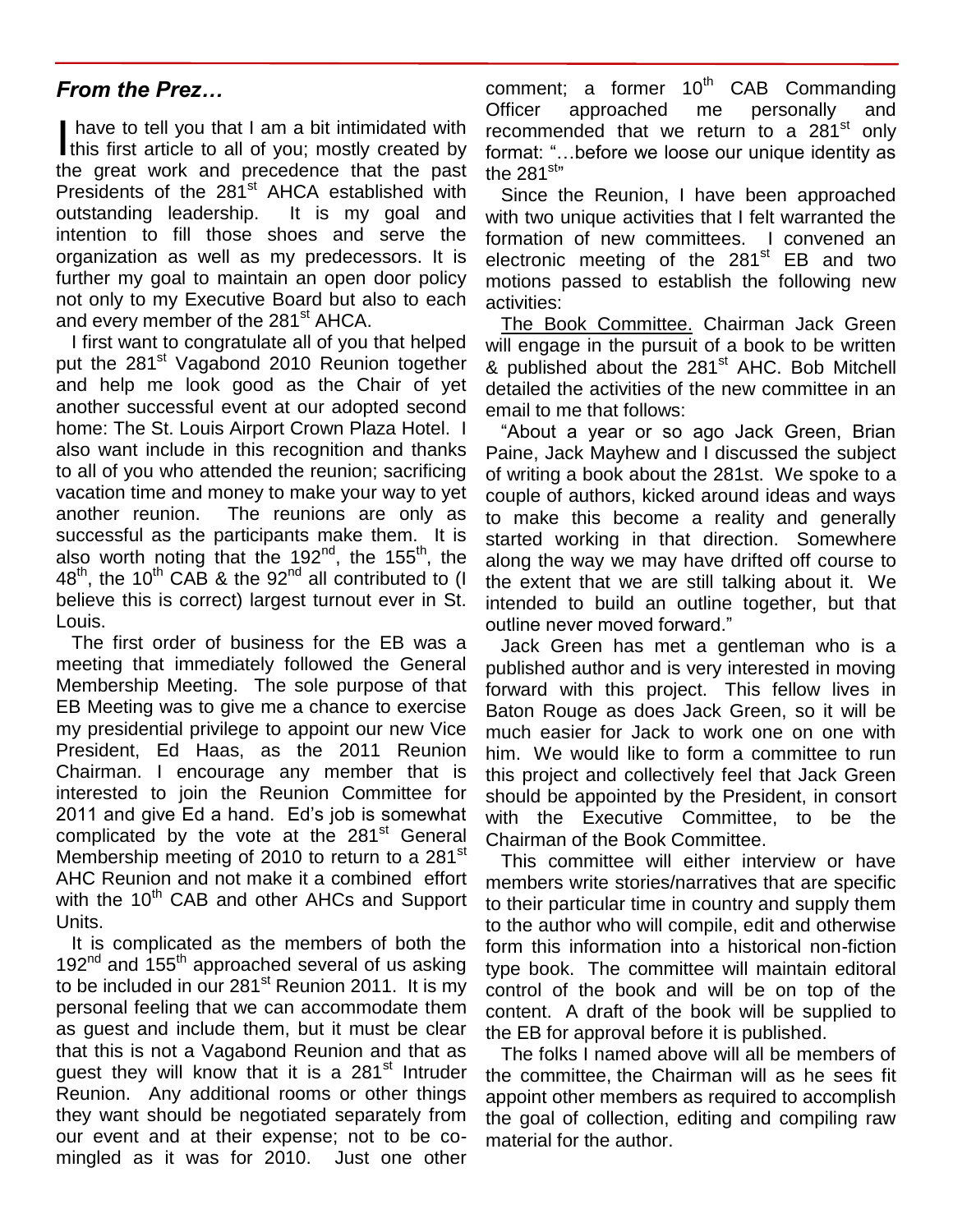We suggest that any profits or proceeds that may come from the sale of this book be directed to the Scholarship Fund. Financial arrangements with the author have not been worked out.

The Troop Support Committee. Joe Bilitzke will head this committee. There is a planned activity at Ft. Drum with the Air Assault Helicopter Company on 17 SEP 10, and all Intruders are encouraged to attend, but please RSVP with Joe if you are going to attend so we can let the Aviation Unit know how many to expect in attendance. Jack Mayhew forwarded the following email to the EB and HQ nets which prompted our action in this matter:

"CPT Brian Middleton The commanding officer of Air Assault Helicopter Company (G Co., 2-10 AVN, 10TH CAB, 10TH Mountain DIV (LI), Fort Drum, NY) recently wrote Joe that his company is preparing to meet the needs of their upcoming deployment to Afghanistan in October and that CPT Middleton stated that "Since my Battalion (2-10 AVN) draws its lineage from 10 BN, and our main effort will be to support both conventional forces and Special Forces in the mountains of Afghanistan, we felt it appropriate to draw from the 281ST AHC. **We are inspired by the sacrifices, dedication, and perseverance, which were so greatly displayed by the Intruders that we have chosen that as our call sign."** (What a tribute to Intruders from all years)

G Company and the 2-10 AVN BN is planning an organizational day on Sept 17, at Fort Drum and they have invited all former Intruders to attend. If you can make it please let Joe know as he is our point of contact.

> Ken Smith President

## *And now the VP…*

We just got back from an extended vacation which began with our 2010 Vagabond Reunion in St. Louis and ended with a visit to my mother-inlaw and my money in Las Vegas. Shortly after arriving in Las Vegas Ellen complained of a bad sore throat which she attributed to the dry heat of Las Vegas. It never dawned on her that it might have been caused by five consecutive days of non-stop talking to a lot of great folks at this year's reunion.

Once again the Reunion Committee led this year by our new President Ken Smith followed its motto of being "rigidly flexible" (or was it "flexibly rigid") and pulled off another masterpiece. The focal point as always was the Intruder Remembrance Ceremony which readily accommodated participation from the other Vagabond units. A new twist was added this year with the addition of a Riverboat Dinner Cruise on Thursday night where a great time was had by all eighty-five (85) attendees. Bob Mitchell assured us all that Jerry Stanfield did take time out from taking the "official" reunion pictures to eat dinner and demonstrate a little two-step on the dance floor. I latched on to Tom Lundrigan (Class of '68) and refused to let him run off on his own to sightsee as he has been known to do. A rather interesting fellow Intruder even if they wouldn't award him the CIB for the month he spent on patrol with a Special Forces "A" Team because he had an Aviation MOS.

Karen and Fred Mentzer's decorations for Friday's Return to Nha Trang were outstanding. Fred even managed (with the help of Brian Paine) to come up with a huge current picture of the Nha Trang Buddha to prove that the damages he and Wolf Pack inflicted during Tet of '68 were fully repaired. The Ohmes family out did itself this year. The family repertory company performed another one of their great skits – but where did they find four (4) Gary Stagman's; and, Bob got his Vets group to bring along their Huey as a static display for all to crawl around in. All this was topped off Saturday with a well-deserved presentation of the Intruder of the Year Award to Paul Maledy. But the fun and camaraderie were made bittersweet this year with the passing of nine (9) fellow Intruders – two of whom, Bill MacHarg and Dale Dunbar, I spent many hours clipping the RVN treetops during 1968. They all will be missed.

While the Reunion Committee finalizes all the numbers and closes the books on the 2010 Reunion our president, Ken Smith, has, against his better judgment, followed recent tradition and appointed me your 2011 Reunion Committee Chairman. I guess he wants to really put that seemingly invincible Reunion Committee to the test. So here goes!

The 2011 Reunion will be held once again in St. Louis at the Crowne Plaza Hotel. **The Reunion will start on Wednesday August 3,**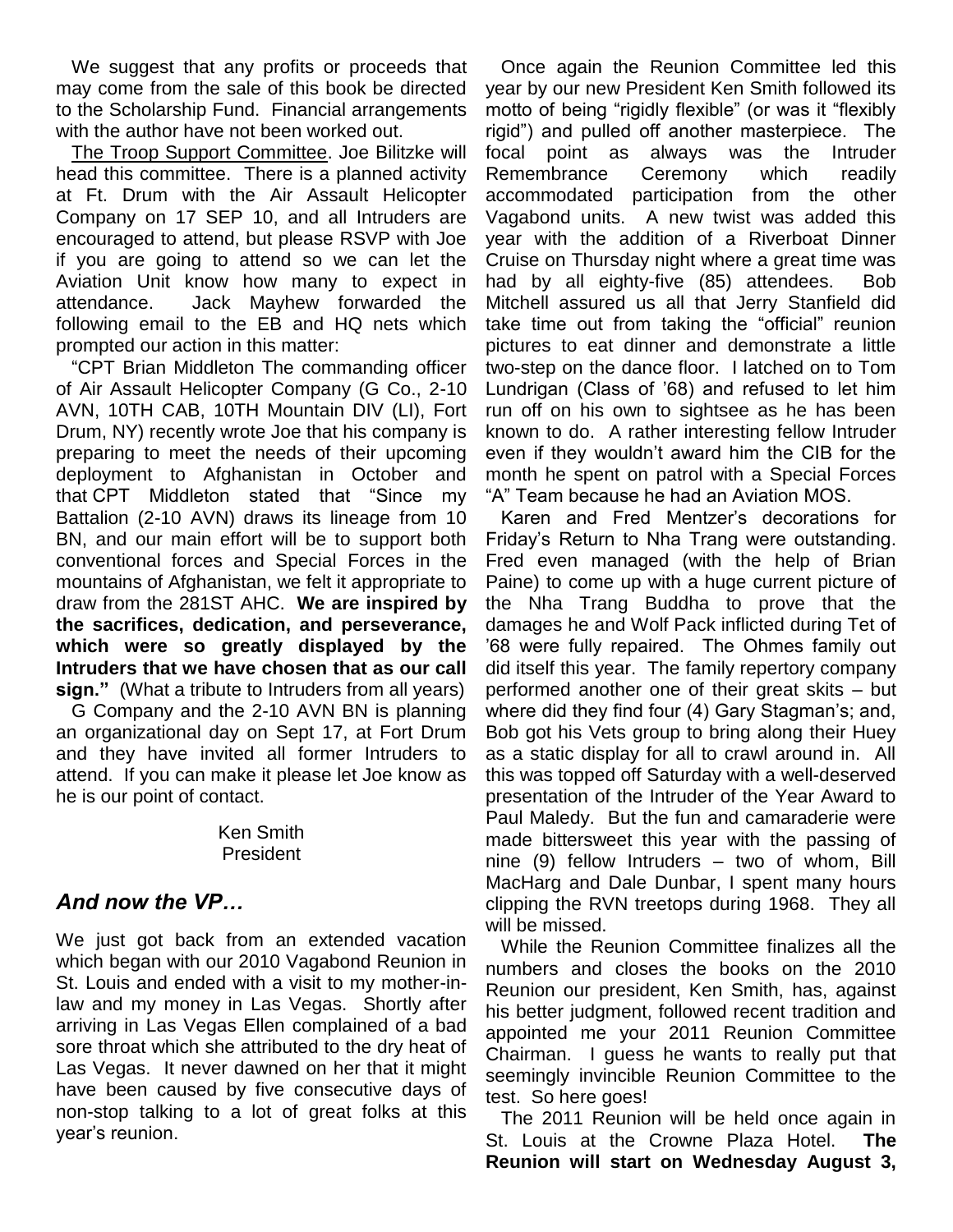**2011 and end on Sunday August 7, 2011.** The Hotel room rate remains at \$60 per night. The 2011 Reunion will be a 281<sup>st</sup> AHC Reunion. Next year we will not be hosting the Vagabond Reunion. The thrust of next year's Reunion is to get Intruders who have never been to an Intruder Reunion or who haven't been to one recently to attend in 2011. Anyone who wants to join the Reunion Committee is welcome and can contact me by phone @ (860) 677-0748 or email me at [haased@ix.netcom.com.](mailto:haased@ix.netcom.com) Further details will be released as they are developed. **I'll see you and a buddy in St. Louis in 2011.**

> Ed Haas Vice President & 2011 Reunion Committee Chairman

#### *The Bean Counter's two cents…*

In the spring newsletter I highlighted the procedures that we use regarding the reunion procedures that we use regarding the reunion fees submitted by the members and guests. I'd like to continue that to let you know the treasurer's activities during and after the reunion.

 After the Saturday dinner I meet with the hotel banquet manager to verify the hotel charges and authorize payment. In the weeks after the reunion various checks have to be issued, including checks for bills received for PX products and hospitality food and supplies and for scholarship donations. Subsequently, all receipts and expenditures are input to QuickBooks and a report is generated and sent to the Executive Board and the Reunion Committee.

These procedures and those outlined in the previous newsletter are not as time consuming or difficult as they may appear. So in three years when my second three-year sentence is up please consider running for Treasurer.

> Fred Beck **Treasurer**

#### *The New Guy… JM@L...*

#### **GREETING**

received from President Lyndon B. Johnson<br>in January 1967. That letter led me to received from President Lyndon B. Johnson in January 1967. That letter led me to eventually enlist in the army. In the ensuing 43 years, that led me to many interesting places

around the world, to undertake many different experiences, and to meet many interesting people. Tonight it has led me to writing this newsletter article.

This summer I agreed to allow myself to be elected to the office of Junior Member at Large (JML) of the  $281<sup>st</sup>$  AHC Association. That election has made me a member of the Association Executive Board (the EB) for the next year. My term started at the end of the recently completed annual reunion in St Louis.

At the reunion, our new President, Ken Smith, suggested that all new office holders go home and read the By-Laws to learn the responsibilities of our offices. I have now done that, and have discovered that aside from participating in discussions of and voting on Association business matters that come before the EB, I really don't have anything to do - except the following: it is the responsibility of the JML to administer the annual election of officers and present the results at the annual General Membership meeting.

Now all of a sudden I am one of the most important members of the EB! Why do I say that? Here is why. To be successful, meaningful, and rewarding, the Association needs participation from its members. It needs not just your money, and not just a few members doing the lion's share, but it needs broad based participation from the membership, both in attending reunions when you can and a willingness to serve on the EB or one of our committees. Active participation by you guys is the lifeblood of the organization. That is where I come in. The By-Laws state that in addition to conducting the annual election of officers, the JML, as chairman of the Nominations and Elections Committee, will seek members interested in serving as an officer as well as accept nominations from the membership. Before the next General Membership meeting, I will be doing just that, "seeking members interested in serving as an officer". During the next six to eight months, if you haven't yet served, I urge you to consider running for an office or serving on a committee next year. Volunteer (yes you can nominate yourself), or when the call comes, be willing to answer if you can. There really isn't that much to do, and it's not that hard. In addition to doing your share, you will have the opportunity to see behind the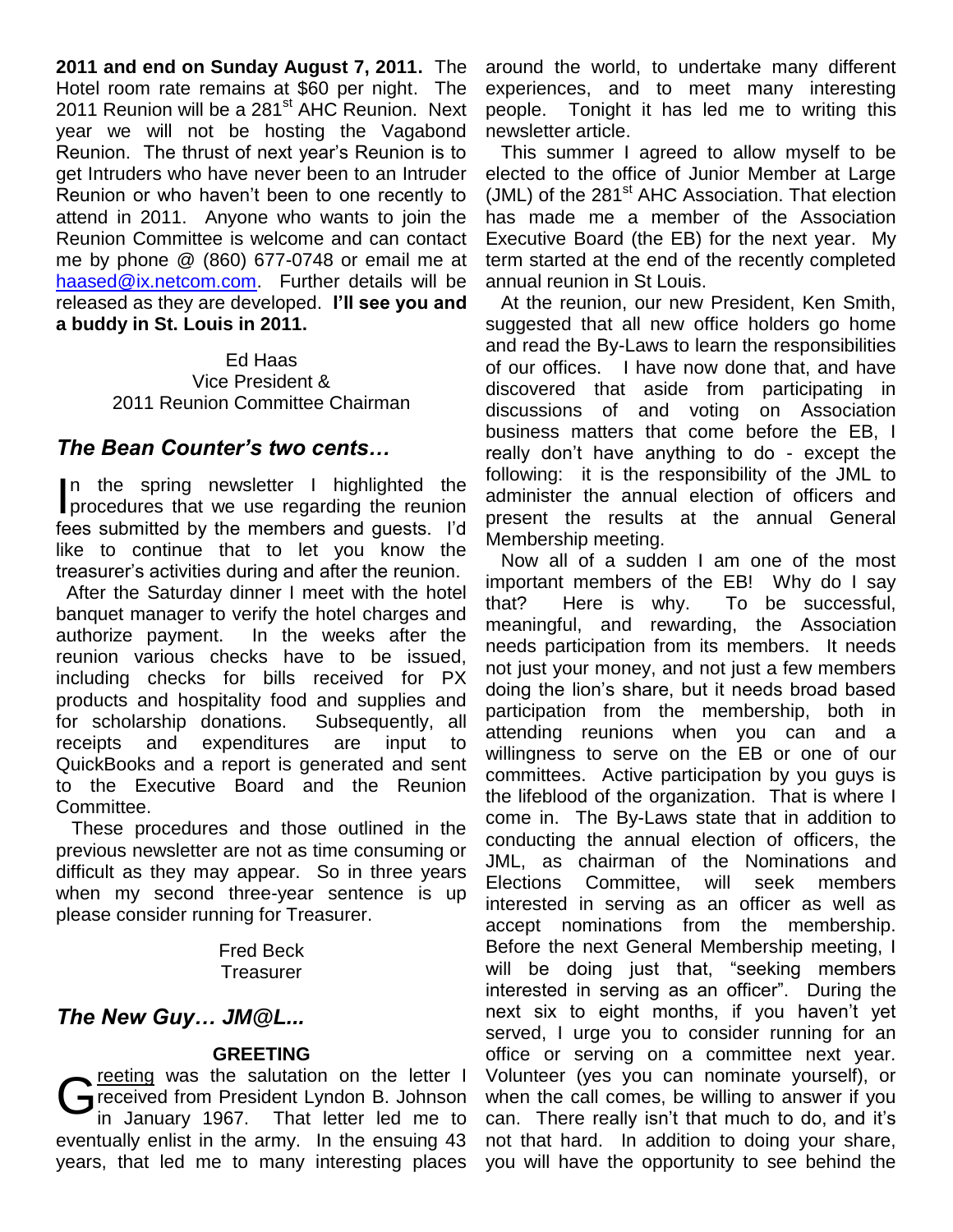scenes how the Association really works, and lastly, you will feel good about it.

Finally, about the annual reunion: if you have never attended or have not attended recently, give it some thought for next year. Our reunions are really well done – probably the best Company sized reunion out there in terms of activities and agenda. St. Louis is a city with much to do, the reunion hotel is great with very low rates and gives us excellent service, and the reunions are fun. I attended the early, beginning reunions of the current Association in 1998 – 2000, but then didn't come back for seven years. At the last minute in 2008, I decided to attend again, and I am glad I did. I could not believe how the reunion had grown and how professionally everything was done. It continues that way today, and it is really worth coming. So there are many reasons to attend, but the really big one for me is to come back each year and get together with guys I went to war with. Not to talk about how bad we had or have it, but to share that bond again. People who have never been there just cannot understand. Whether we were all there at the same time or not, Viet Nam was a unique war and the  $281<sup>st</sup>$  had a unique mission. We got through it and we made it back. That is something to feel good about and something worth sharing together while we can.

I hope everyone who can, will try to fit the reunion into their plans for next August, and also will consider volunteering to serve the Association in some capacity. We would love to get together with you again for a few days, and you will be surprised at how much you get out of it.

#### Jim Baker Junior Member at Large

## *Our trusty Membership Chair…*

n the years since the establishment of the 281<sup>st</sup> In the years since the establishment of the 281<sup>st</sup><br>AHC Association, Inc, our numbers have grown to # **365** members! This past year the dues were coming in slowly. But, having the dues included on the reunion registration form helped immensely! Great! But it could also be better.

The member number 365 above turns out to be an ole Intruder, Wolfpack Emanuel J. Jackson of the 67 – 68 time frame, from New Orleans.

August 1, 2010 was the start of the NEW dues year for 2011. In fact, I've had some that are catching up on their dues now, THANKS!! So things are now looking up very good in this area.

I want to thank everyone that has been sending me their new information to update the master roster, this saves postage and you get your newsletters faster. If for some reason that you do not receive your newsletter by email or snail mail, go to [http://281st.com](http://281st.com/) and click on newsletters and you can print it off.

PLEASE keep your information on the master roster up to date. Then you should receive your newsletters as they come out. If you have a email address it saves postage in mailing. The latest master rosters have been uploaded to the Intruder Website, so they are much more complete and that's due to you all providing the updated information. It still could be better, but Thanks!! I have just completed posting dues roster and making changes that showed up on the reunion registrations. Added item, I took all the letters that were returned (35+), I think I have been able to verify all but  $4 - 5$ . Just need a bit more time.

Thank you for your continuing support, to the 281<sup>st</sup> AHC Association!!

To repeat, this dues year will be 1 Aug 2010 to 31 Jul 2011. PLEASE send in your dues as in a few weeks on 19 October 2010, I will be having complete right shoulder surgery. Arm must be kept fastened to my chest/belly for a period of 8 weeks. So go ahead in send in your dues, I'll have my secretary fill out the deposit slip and get them in the mail to the bank…. I can trust this secretary to get it done as I've been married to her for 41 years!

Again thank you for your support and have a very *Safe* and wonderful late summer early fall season.

> Gary Stagman Chairman, Membership Committee

## *The Remembrance Chairman…*

he Remembrance Committee has moved into The Remembrance Committee has moved into<br>a new era by working with the membership committee chairman in an effort to honor those intruders that we are losing by presenting an engraved flag case to the surviving family member. Gary Stagman has taken on the task of purchasing and individualizing the cases and insuring that they get to the family member as soon as we get the word. In that regard we need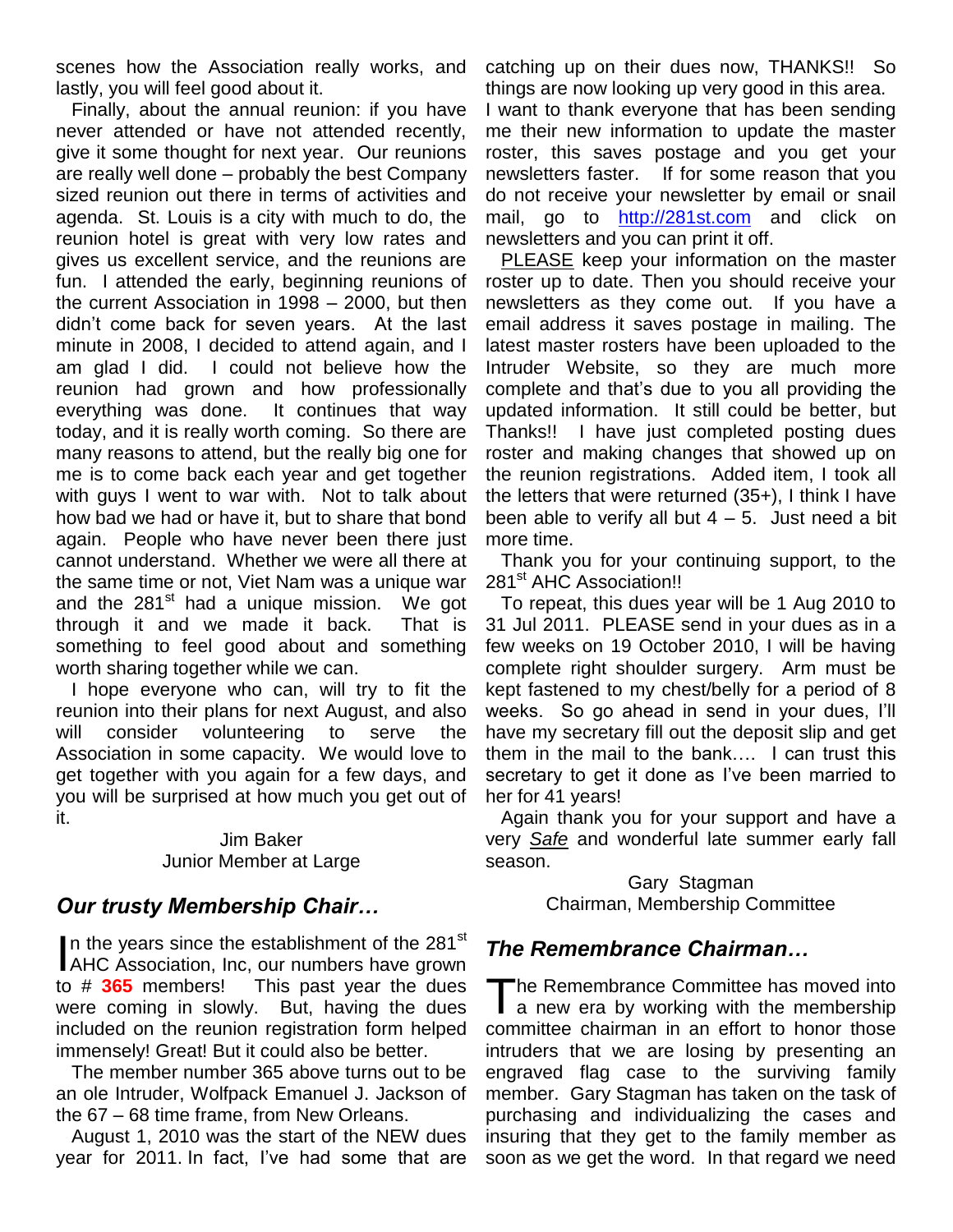your help so please let Gary know if you hear of an Intruder that has passed on or is in serious danger of doing so. We have been fortunate to have assistance in this effort from several folks and we thank them for their support. It means a lot to have a lost one remembered by his fellow Intruders.

Between last year's reunion and this years, the remembrance guide-on for WO Bishop was lost. We also need a new one for LT Thorne who we now have on the web site. We are searching for Bishops flag and will be purchasing new ones for both of these 145th individuals. Let us know if you would like to assist.

If you are attending the funeral of an Intruder and would like to have a guide-on to take to the event you can contact me, Gary or Jay Hayes and we will do everything we can to get one to you.

Thanks, for your support.

#### Jack Mayhew Chairman, Remembrance Committee

#### **281st AHC SCHOLARSHIP PROGRAM**

The 2010 scholarship board meet in Saint Louis on August 5, 2010 with Chairman Marshall Hawkins presiding. The board reviewed the financial status of the scholarship fund and based on the treasure's report given by Brian Pain, concluded that thanks to the generous contributions by the membership and our corporate sponsor the fund is in good shape and can support our scholarship commitments. The board discussed the creation of "Project 281" in which each family that contributes \$281 or a greater amount will be listed on a contributor's page on the web site.

The board discussed providing scholarship support to individuals and family members that are enrolled in skills training programs and upon review of the current by-laws agreed that such support was currently covered and that any request would be processed for review in accordance with the current schedule and guidelines.

The board reviewed the applications of the three existing students and approved extending their current scholarship support through the 2010/11 school year. All three individuals are honor roll students and one is headed to England as an Oxford student for the 1<sup>st</sup> semester of 2010.

The board reviewed two new applications and awarded scholarships of \$1,000 per semester to both applicants. They are: Shenna Ariel Riley, Freshman. Granddaughter of Jerry Montoya and Grace Becker, Senior, Niece of Frank Becker.

#### **TROOP SUPPORT COMMITTEE**

G-Company of the 2-10 Aviation Battalion of the 10th Combat Aviation Brigade has informed Joe Bilitzke that in honor of the 281st history in combat they have adopted the Intruder call sign for their unit and that they will soon deploy to Afghanistan in support of the Special Forces and other ground troops in country. This is a great honor to all Intruders and in turn we have proposed that we adopt them during their deployment. The EB is working through the process and have asked Joe Bilitzke to chair the troop support committee for this next year.

In addition, G Company and the 2 of the 10th BN are holding an organizational day on Sept 17th at Fort Drum and have invited all former Intruders to join them. If you can do so it will be a great way to show our support for these young Intruders. If plan on attending please let Joe or I know so that we can inform the G Company Commander of the number that will be attending.

*Random Reunion Pics…*

*(Posted by Jack Mayhew for Joe, who is currently red X'ed awaiting hip replacement and has commo problems, but should be up and about soon.)*







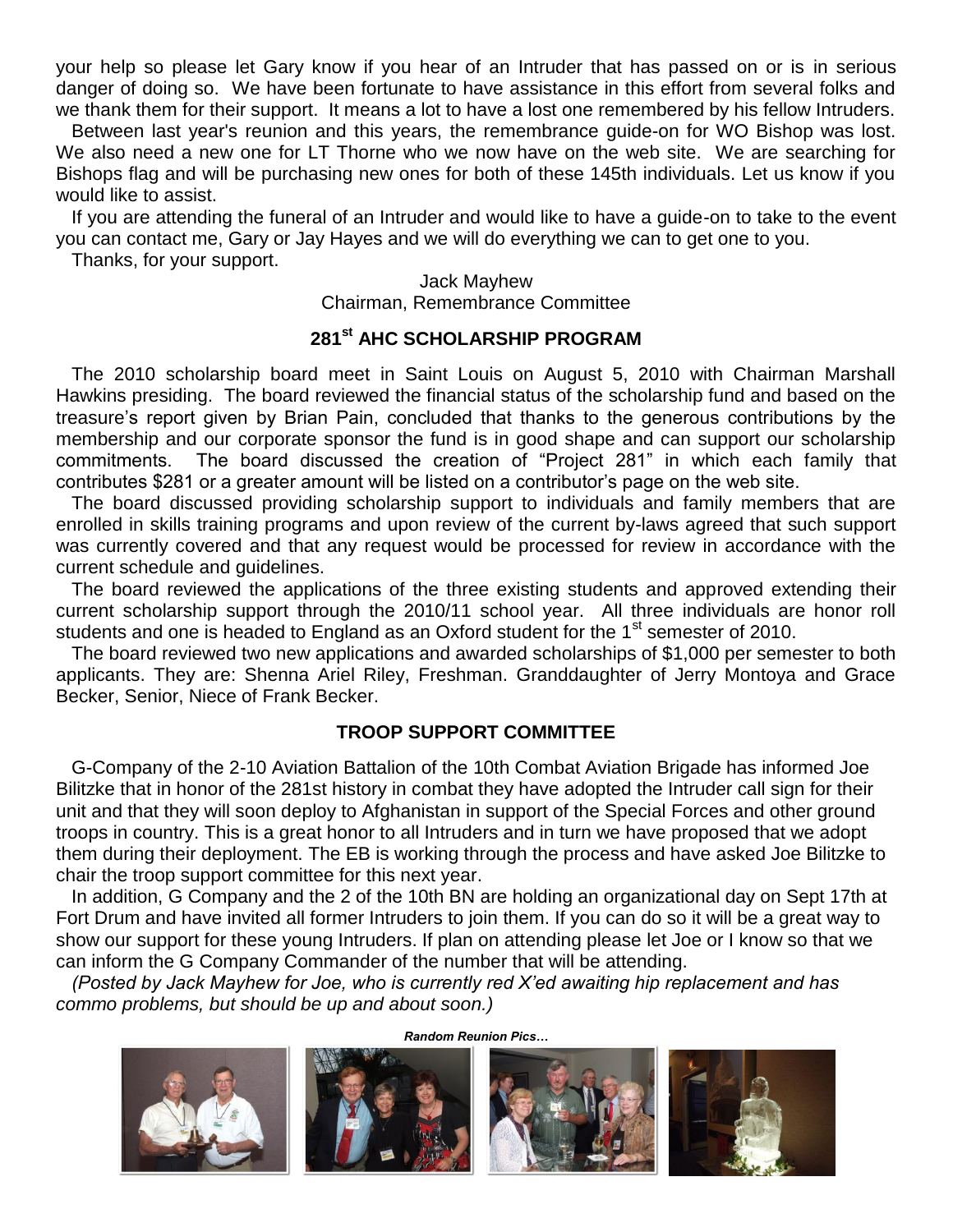#### *Notes and Comments*

#### *A remembrance from Jack Mayhew….*

Flight, we have lost another national hero and one of the remaining few. On July 13 Mrs. Willie Irene Purdy Stephens left us at age 87. Most of you know her son and our fellow Intruder Bill who is an active supporter of the Intruder Association. I doubt that many of you know that Bills mother was a member of the 82<sup>nd</sup> Airborne Division and served as a parachute packer during the war. Following her service with the 82<sup>nd</sup> she became a nurse and followed that profession throughout her life. I had the pleasure of speaking to her on numerous occasions and found her to be a wonderful person with great stories to tell. I know that she was proud of her WWII service and that she was an example for the ladies that followed her in the service of our country.

Irene will was laid to rest in Georgia with full military honors on Friday the 16<sup>th</sup>. May She Rest in Peace. - JM

#### *From Joe Bilitzke, Chairman, Troop Support Committee….*

Intruders~

Per my status report on 24 August, attached is the registration form for the Ft. Drum G Company Intruders Family Day. Since this is a no fee event, including the morning golf, the form is informational only. Completing the questionnaire will help the Troop Support Committee to better coordinate our participation with the host unit, Task Force 2-10 at Ft. Drum.

Please open the attached document. Fill in your answers to the questions, and e-mail back to me as an attachment. If you are having problems with this procedure, please advise me at [JoeB2@mindspring.com.](mailto:JoeB2@mindspring.com)

Thanks for your participation and support of our newest Intruders, currently deploying to Afghanistan in October.

#### Joe Bilitzke Chairman, 281<sup>st</sup> AHC Troop Support Committee

#### Ed Haas

Vice Chairman, 281<sup>st</sup> AHC Troop Support Committee

*(Note: The above mentioned registration form can be copied or saved from the 281st Website Bulletin Board. The form will open in your Adobe Reader. Just save it to your computer.)*

#### *Following are the email exchanges that resulted in the creation of the Troop Support Committee…*

*Capt. Brian Middleton….* 

Mr. Bilitzke,

 Sir, my name is CPT Brian Middleton. I am the company commander of an Air Assault Helicopter Company (G Co., 2-10 AVN, 10TH CAB, 10TH Mountain DIV (LI), Fort Drum, NY). My company was stood up to meet the needs of our upcoming deployment to Afghanistan in October.

 Since my Battalion (2-10 AVN) draws its lineage from 10 BN, and our main effort will be to support both conventional forces and Special Forces in the mountains of Afghanistan, we felt it appropriate to draw from the 281ST AHC. We are inspired by the sacrifices, dedication, and perseverance which were so greatly displayed by the Intruders that we have chosen that as our call sign.

 We wish to celebrate in your accomplishments and would like you and the original Intruders to share in our upcoming successes. We will be organizing a family organizational day here at the airfield in August and will be truly honored if some of the original Intruders would be able to show some support.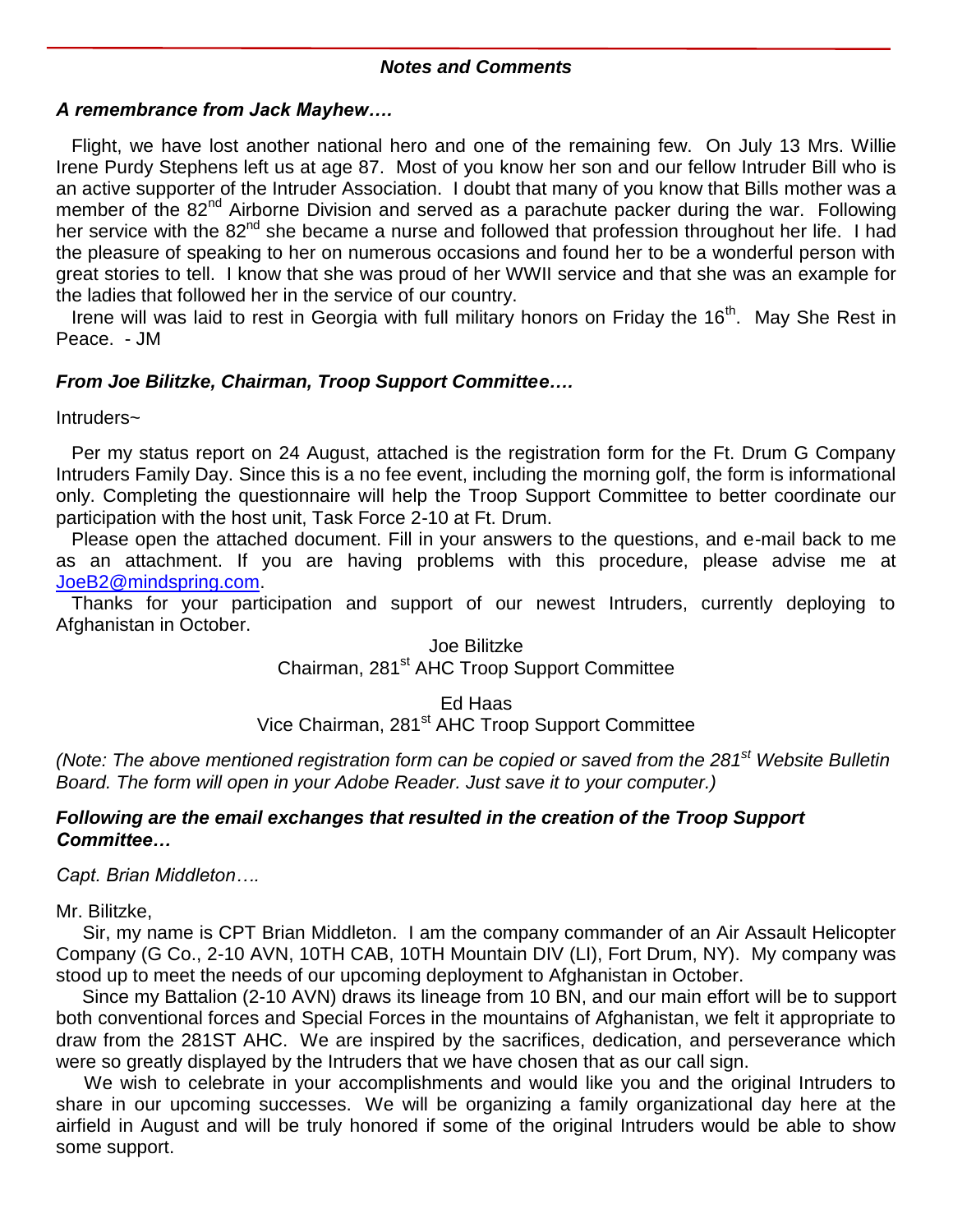I would love to hear from you and any of the original Intruders. This is a good contact email for me, and my work cell is (315) 405-6800. Thank you Sir, for your service.

#### *Jack Mayhew….*

Folks, as you can see from the letter below sent to Joe, G Company of the 2-10 is getting ready to deploy again and they have honored us by choosing the Intruder call sign as their in country call sign. I suggest that we respond by visiting with them at Fort Drum in Sept. (Date to be announced) and that we adopt them as we have done for other units in the past. I spent some time with CPT Middleton a few days ago and he sounds like a true Intruder and an individual that we can all be proud of. He ask some great questions and truly wanted answers as to our experience with the SF troops in VN. Please let me know if you are up to another rewarding project as we have now supported three units so far. As of next Wed I will be out of the country for 3 weeks and Joe Bilitzke has offered to be our liaison with the unit when he is not in the hospital for a hip replacement. Sorry Joe, they do not have a Hog Frog. - Jack, for the Remembrance Committee.



Prez Mom presenting award to Paul

Paul Maledy is the well deserved Intruder of the Year for 2010-1011. From the beginning of the reunions in St Louis Paul has managed and maintained the Hospitality Suite. All who have attended the reunions can attest to the success of his efforts. He has been untiring and uncomplaining, never faltering in tripping off to purchase replenishments, restocking the free grub, playing janitor, and even finding time to occasionally sit down and enjoy a brew with the rest of us. Congratulations Paul, you be "The Man" !

#### *From the Editor…*

A few words on the decision by the General Membership to return our reunions to be 281<sup>st</sup> AHC only. Although the past two joint "Vagabond" reunions have been enjoyable and well attended (especially the 2010 reunion with over 250) it was the feeling of many of us that we were in danger of losing or weakening the "glue" that brought about the formation of the association. I think it was best said by Don Torrini at the general membership meeting; "We are family". And when put to a vote, a large majority raised their hands in agreement with Don, therefore next year, it's 281<sup>st</sup> only. Others desiring to attend will be welcomed as guests.

I would like to devote a bit of this newsletter to inform you of the terminal illness of one of our originals, Bill Perren. Bill first arrived in-country in 64-64 as a gunner from the 25<sup>th</sup> Inf Div. In those days helicopter companies were organized as Air Mobile Light's and did not have TOE gunners. Troops from the 25<sup>th</sup> would volunteer for TDY platoons sent to VN to provide gunners. Bill was initially